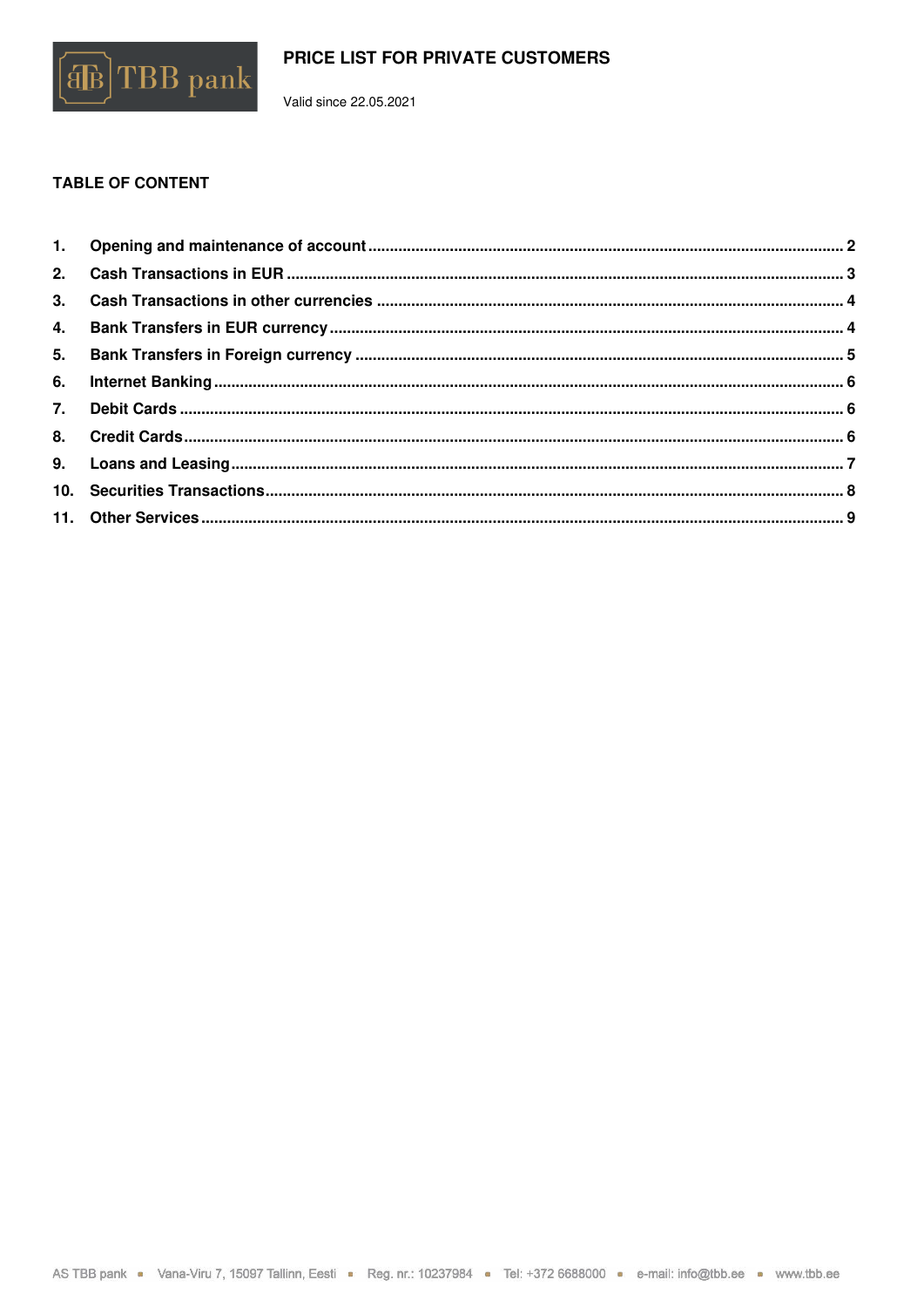

Valid since 22.05.2021

| 1.  | Opening and maintenance of account                                                                                                                                                                                                                          | <b>Price</b>     |
|-----|-------------------------------------------------------------------------------------------------------------------------------------------------------------------------------------------------------------------------------------------------------------|------------------|
| 1.1 | <b>Current account</b>                                                                                                                                                                                                                                      |                  |
|     | Residents of Estonia                                                                                                                                                                                                                                        | Free of charge   |
|     | Residents of the Contracting States of the European Economic Area and<br>foreigners entered in the Register of Employment in the Republic of<br>Estonia (TÖR), as well as representatives and beneficial owners of<br>companies with an account in TBB Bank | <b>75 EUR</b>    |
|     | Non-residents registered in other countries                                                                                                                                                                                                                 | <b>100 EUR</b>   |
| 1.2 | Current account maintenance fee                                                                                                                                                                                                                             |                  |
|     | Residents of Estonia                                                                                                                                                                                                                                        | Free of charge   |
|     | Non-residents of the European Union and non-residents entered in the<br>Employment Register (TÖR) in the Republic of Estonia                                                                                                                                | 10 EUR per month |
|     | Non-residents registered in other countries                                                                                                                                                                                                                 | 20 EUR per month |
| 1.3 | Time deposit (all types)                                                                                                                                                                                                                                    | Free of charge   |
| 1.4 | Freezing of current account at client's request                                                                                                                                                                                                             | Free of charge   |
| 1.5 | <b>Closing of current account</b>                                                                                                                                                                                                                           | Free of charge   |
| 1.6 | The SMS notification about revenues to the settlement account (price<br>for 1 SMS)                                                                                                                                                                          | 0.20 EUR         |
| 1.7 | Monthly service charges for maintenance of the EUR closed current<br>account                                                                                                                                                                                | 10 EUR per month |
|     |                                                                                                                                                                                                                                                             |                  |

| 2.  | <b>Cash Transactions in EUR</b>                                    | <b>Price</b>                                                                                                           |
|-----|--------------------------------------------------------------------|------------------------------------------------------------------------------------------------------------------------|
| 2.1 | Cash depositing in EUR                                             |                                                                                                                        |
|     | To one's own account                                               | Up to 2 000 EUR per<br>day - free of charge,<br>0.5% of the amount.<br>if the amount<br>exceeds 2000 EUR,              |
|     | To another account in AS TBB bank                                  | 0.5% of the amount.<br>min. 3 EUR                                                                                      |
|     | To a minor's account in AS TBB bank                                | Up to 100 EUR free<br>of charge per<br>calendar month, 3%<br>of the amount, if the<br>amount exceeds 100<br><b>EUR</b> |
| 2.2 | <b>Cash withdrawal</b>                                             |                                                                                                                        |
|     | up to 500 EUR per day                                              | Free of charge                                                                                                         |
|     | over 500 EUR per day                                               | 0.4% of the amount,<br>min. 5 EUR                                                                                      |
| 2.3 | Other cash operations                                              |                                                                                                                        |
|     | Exchange of notes                                                  | 1,0% of the amount,<br>min. 5 EUR                                                                                      |
|     | Cash deposit in coins                                              | 5.0% of the amount,<br>min. 5 EUR                                                                                      |
|     | Cash deposit in coins to a minor's account                         | Free of charge                                                                                                         |
|     | Exchange of coins for notes                                        | 10.0% of the<br>amount, min. 10<br><b>EUR</b>                                                                          |
|     | Booking of cash *                                                  | Free of charge                                                                                                         |
|     | Additional fee for paying unreserved cash amounts on the same day* | <b>50 EUR</b>                                                                                                          |
|     | Contractual penalty for not picking up the booked currency         | <b>80 EUR</b>                                                                                                          |
|     |                                                                    |                                                                                                                        |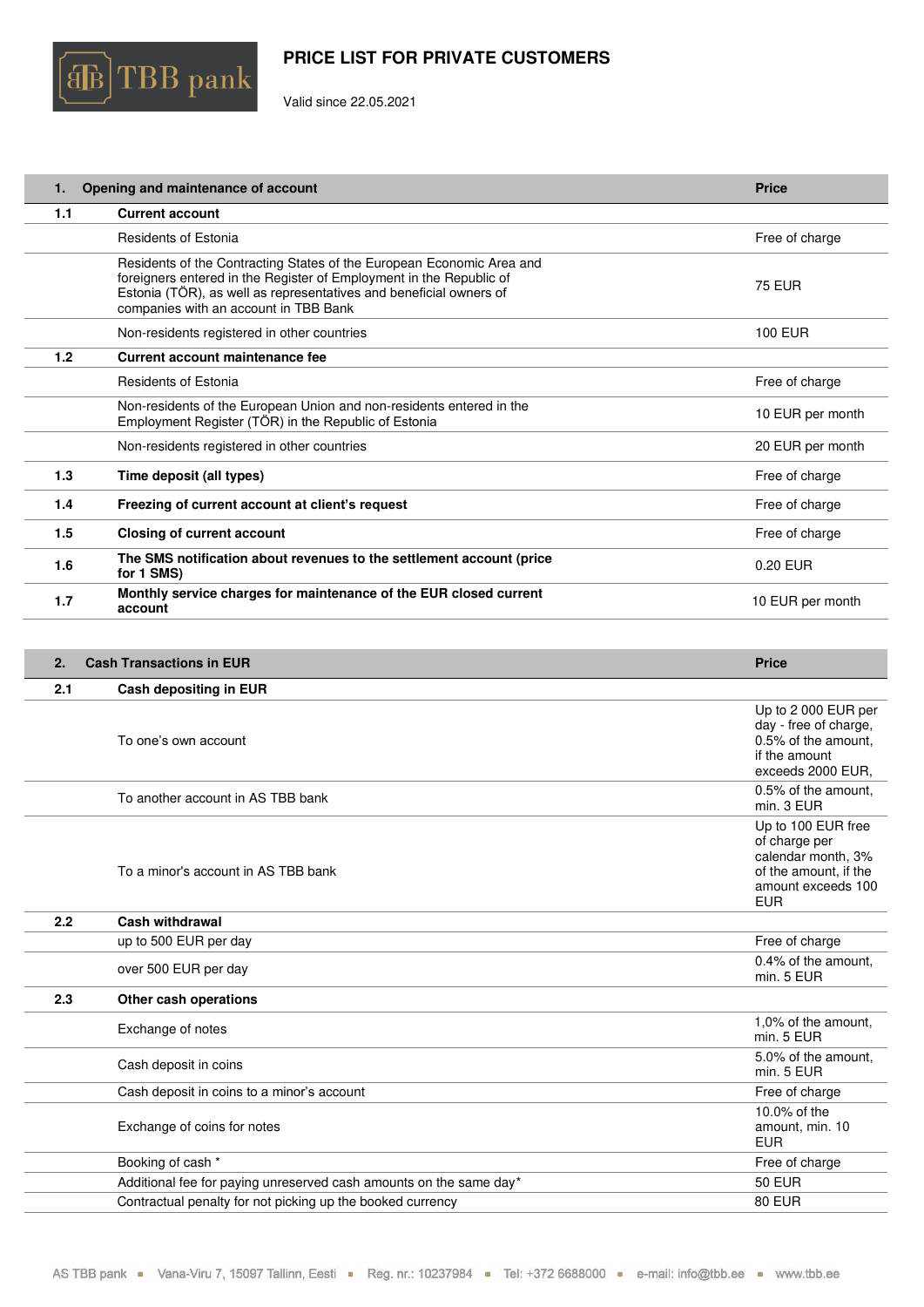

Valid since 22.05.2021

\* Cash amounts exceeding EUR 8 000 or its equivalent in another currency is subject to advance reservation. Advance reservation application of cash must be submitted the latest by 12:00 p.m. on the banking day before fulfilling the order.

| 3.  | <b>Cash Transactions in other Currencies</b>                       | <b>Price</b>                                                                                           |
|-----|--------------------------------------------------------------------|--------------------------------------------------------------------------------------------------------|
| 3.1 | Cash depositing to own account                                     |                                                                                                        |
|     | USD, SEK                                                           | 3.0% of the amount.<br>min. 5 EUR                                                                      |
|     | <b>RUB</b>                                                         | 5.0% of the amount,<br>min. 5 EUR                                                                      |
| 3.2 | Cash depositing to another person account                          |                                                                                                        |
|     | USD, SEK                                                           | 3.0% of the amount.<br>min. 5 EUR                                                                      |
|     | <b>RUB</b>                                                         | 5.0% of the amount,<br>min. 5 EUR                                                                      |
| 3.3 | <b>Cash withdrawal</b>                                             |                                                                                                        |
|     | USD, SEK                                                           | 2.0% of the amount,<br>min. 5 EUR                                                                      |
|     | <b>RUB</b>                                                         | 5.0% of the amount,<br>min. 5 EUR                                                                      |
|     | Other currencies                                                   | 2.0% of the amount.<br>min. 5 EUR                                                                      |
| 3.4 | <b>Additional services</b>                                         |                                                                                                        |
|     | Booking of foreign currency*                                       | Free of charge                                                                                         |
|     | Contractual penalty for not picking up the booked currency         | 0.2% of the amount,<br>min. 80 EUR                                                                     |
|     | Additional fee for paying unreserved cash amounts on the same day* | <b>50 EUR</b>                                                                                          |
|     | Inspection of banknotes at the request of the customer             | 0.35 EUR / nominal                                                                                     |
|     | Exchange of notes of the same currency                             | 1.0% of the amount<br>t, min. 5 EUR                                                                    |
| 3.5 | Cash currency exchange (USD, SEK, RUB)                             | At the market rate.<br>starting from EUR 10<br>000 or equivalent at<br>the agreed rate $** +$<br>3 EUR |

\* Cash amounts exceeding EUR 8 000 or its equivalent in another currency are subject to advance reservation. Advance reservation application of cash must be submitted the latest by 12:00 p.m. on the banking day before fulfilling the order.

\*\* The exchange rates on the website are informative and may change during the banking day. The agreement rate applies to cash transactions of AS TBB bank customers from 10,000 euros which can be requested individually from the Bank's dealer by phone. +372 6688 037, +372 5347 2183

| 4.  | <b>Bank Transfers in EUR currency</b>                                                | Internet banking | <b>Bank office</b> |
|-----|--------------------------------------------------------------------------------------|------------------|--------------------|
| 4.1 | Incoming European (SEPA) payment *                                                   | Free of charge   |                    |
|     | Non-residents                                                                        | Free of charge   |                    |
| 4.2 | Incoming foreign payment, not corresponding to European (SEPA)<br>payment conditions |                  |                    |
|     | Amount up to 50 000 EUR                                                              | Free of charge   |                    |
|     | Amount up to 50 000 EUR Non-residents                                                | Free of charge   |                    |
|     | Amount over 50 000 EUR                                                               | 1 EUR            |                    |
|     | Amount over 50 000 EUR Non-residents                                                 | I EUR            |                    |
| 4.3 | Outgoing internal payment                                                            | Free of charge   | 3 EUR              |
|     | Non-residents                                                                        | 0.15 EUR         | 3 EUR              |
| 4.4 | Outgoing European (SEPA) payment *                                                   | 0.38 EUR         | 3 EUR              |
|     | For personal Banking customers                                                       | Free of charge   | 3 EUR              |
| 4.5 | Outgoing European express payment **                                                 | <b>12 EUR</b>    | <b>20 EUR</b>      |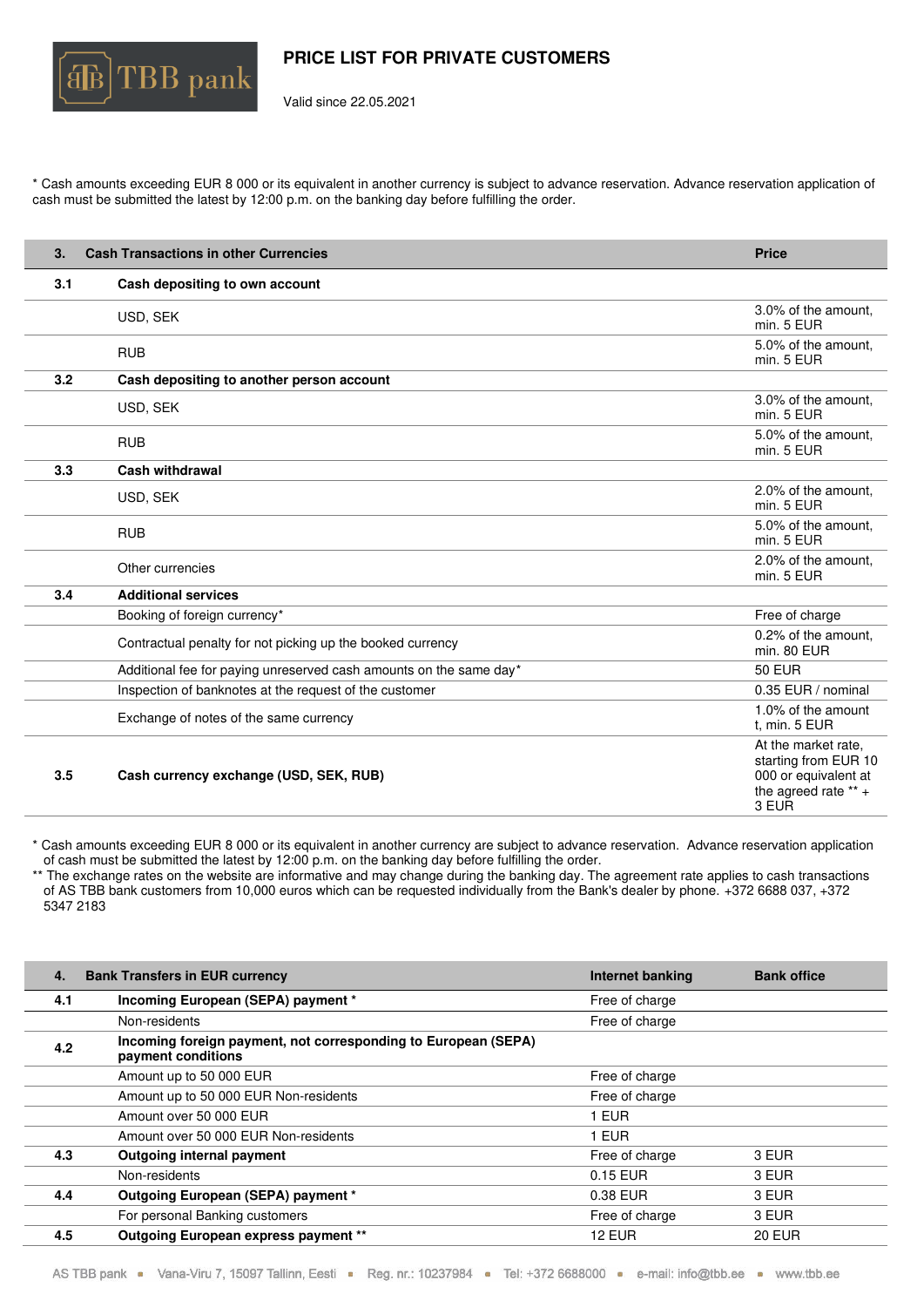

Valid since 22.05.2021

| 4.  | <b>Bank Transfers in EUR currency</b>                                      | Internet banking             | <b>Bank office</b> |
|-----|----------------------------------------------------------------------------|------------------------------|--------------------|
|     | Outgoing European express payment exceeding 20000 EUR                      | 22 EUR                       | <b>27 EUR</b>      |
| 4.6 | Outgoing foreign payment, not corresponding to European payment conditions |                              |                    |
|     | Normal payment "shared fees" SHA****                                       | 9 EUR                        | <b>15 EUR</b>      |
|     | Normal payment "shared fees" SHA**** non-residents                         | <b>12 EUR</b>                | <b>17 EUR</b>      |
|     | Normal payment "full amount to beneficiary" OUR ***                        | <b>25 EUR</b>                | <b>30 EUR</b>      |
|     | Normal payment "full amount to beneficiary" OUR *** non-residents          | <b>28 EUR</b>                | 33 EUR             |
|     | Urgent payment "shared fees" SHA****                                       | <b>19 EUR</b>                | <b>21 EUR</b>      |
|     | Urgent payment "shared fees" SHA**** non-residents                         | <b>21 EUR</b>                | <b>23 EUR</b>      |
|     | Urgent payment "full amount to beneficiary" OUR ***                        | <b>38 EUR</b>                | <b>45 EUR</b>      |
|     | Urgent payment "full amount to beneficiary" OUR *** non-residents          | <b>42 EUR</b>                | <b>48 EUR</b>      |
|     | Express payment "shared fees" SHA****                                      | <b>35 EUR</b>                | <b>40 EUR</b>      |
|     | Express payment "shared fees" SHA**** non-residents                        | <b>43 EUR</b>                | <b>50 EUR</b>      |
|     | Express payment "full amount to beneficiary" OUR ***                       | <b>49 EUR</b>                | <b>55 EUR</b>      |
|     | Express payment "full amount to beneficiary" OUR *** non-residents         | <b>59 EUR</b>                | <b>65 EUR</b>      |
| 4.7 | Discounting of incoming payments                                           | 0.05% per day, min.<br>4 EUR |                    |
| 4.8 | <b>Standing payment order</b>                                              |                              |                    |
|     | Drafting                                                                   | Free of charge               | 3 EUR              |
|     | Amendment in terms                                                         | Free of charge               | 3 EUR              |
|     |                                                                            |                              | 2.0% (min. 7 FUR.  |

| 4.9  | Accepting cheque for collection (full value) ***** | 2.0% (min. 7 EUR,<br>$max. 120$ EUR) +<br>foreign bank's<br>charge |
|------|----------------------------------------------------|--------------------------------------------------------------------|
| 4.10 | Returning an uncovered cheque                      | 10 EUR $+$ foreign<br>bank's charge                                |

\* European (SEPA) payment conditions:

1. the payment currency is the EUR;

2. correct beneficiary's IBAN and BIC code of the beneficiary's bank are indicated in the payment;

3. Service fee type: shared (option SHA);

4. Normal payment;

5. The remitter's bank and the beneficiary's bank are both situated in European state and are members of the European payments scheme; If one or more incorrect details are indicated in the payment order and foreign bank therefore submits a service fee claim to Tallinn Business Bank, it will be deducted from the client's account.

European express payment can be accepted on working days until 16:00.

\*\*\* If the service fees paid to a foreign bank exceed the tariffs of AS TBB bank, the difference between the service fees and an additional 3 EUR will be debited from the payer's account.

OUR - The payer pays the service fees of TBB bank, payment intermediaries and the beneficiary's bank. If the total amount of fees exceeds the TBB bank service fee paid by the payer, the corresponding difference in service fees will be debited from the payer's current account. The remitter's bank cannot guarantee that the full amount will reach the payee's account, but only that it will be repaid in full from its correspondent account.

\*\*\*\* SHA - the costs related to the execution of the payment are shared between the Remitter and the Beneficiary (the Remitter pays the service fees valid in the Bank and the service fees of the Beneficiary's Payment Intermediaries and the Beneficiary's payment service provider)

\*\*\*\*\* Only checks issued by EU banks in EUR are accepted. AS TBB bank reserves the right to reject acceptance of check that failed the preliminary examination. When accepting a check, the funds are deposited on the client's account in the amount of a fixed amount of 120 EUR.

| 5.  | <b>Bank Transfers in Foreign Currency</b>        | Internet banking | <b>Bank office</b> |
|-----|--------------------------------------------------|------------------|--------------------|
| 5.1 | Incoming internal payment                        | Free of charge   |                    |
| 5.2 | Incoming foreign payment *                       | 6 EUR            |                    |
|     | Non-residents                                    | 8 EUR            |                    |
| 5.3 | <b>Outgoing internal payment</b>                 | 3 EUR            | 5 EUR              |
|     | Non-residents                                    | 5 EUR            | 7 EUR              |
| 5.4 | Outgoing foreign payment                         |                  |                    |
|     | Normal payment "shared fees" SHA**               | 9 EUR            | <b>15 EUR</b>      |
|     | Normal payment "shared fees" SHA** non-residents | <b>12 EUR</b>    | <b>15 EUR</b>      |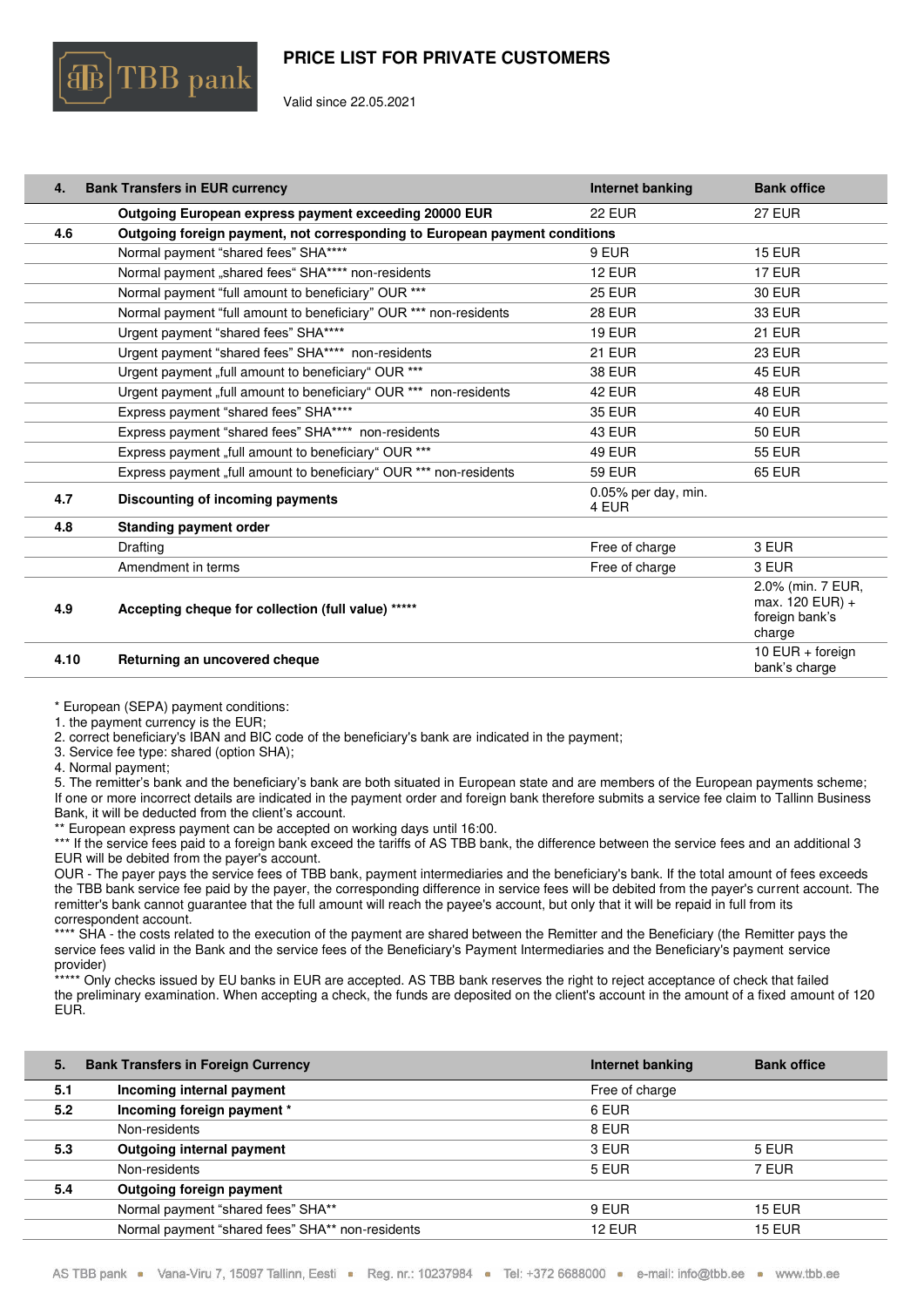

Valid since 22.05.2021

| 5.  | <b>Bank Transfers in Foreign Currency</b>                                    | <b>Internet banking</b>               | <b>Bank office</b>                    |
|-----|------------------------------------------------------------------------------|---------------------------------------|---------------------------------------|
|     | Normal payment "full amount to beneficiary" OUR ***                          | <b>25 EUR</b>                         | 30 EUR                                |
|     | Normal payment "full amount to beneficiary" OUR *** non-residents            | <b>28 EUR</b>                         | 35 EUR                                |
|     | Urgent payment "shared fees" SHA**                                           | <b>18 EUR</b>                         | <b>25 EUR</b>                         |
|     | Urgent payment "shared fees" SHA** non-residents                             | <b>21 EUR</b>                         | <b>28 EUR</b>                         |
|     | Urgent payment "full amount to beneficiary" OUR ***                          | <b>37 EUR</b>                         | <b>42 EUR</b>                         |
|     | Urgent payment "full amount to beneficiary" OUR *** non-residents            | 42 EUR                                | 47 EUR                                |
|     | Express payment (USD) "shared fees" SHA**                                    | <b>35 EUR</b>                         | <b>40 EUR</b>                         |
|     | Express payment (USD) "shared fees" SHA** non-residents                      | <b>43 EUR</b>                         | <b>47 EUR</b>                         |
|     | Express payment (USD) "full amount to beneficiary" OUR ***                   | 49 EUR                                | <b>55 EUR</b>                         |
|     | Express payment (USD) "full amount to beneficiary" OUR *** non-<br>residents | 58 EUR                                | 65 EUR                                |
| 5.5 | Confirmation of payment order at client's request                            | 3 EUR                                 | 7 EUR                                 |
| 5.6 | Discounting of incoming payment order                                        | 0.05% per calendar<br>day, min. 4 EUR | 0.05% per calendar<br>day, min. 4 EUR |
| 5.7 | <b>Currency conversion ****</b>                                              | Free of charge                        | Free of charge                        |
|     |                                                                              |                                       |                                       |

\* Incoming foreign payment "remitter" – without charges.

\*\* SHA - the costs related to the execution of the payment are shared between the Remitter and the Beneficiary (the Remitter pays the service fees valid in the Bank and the service fees of the Beneficiary's Payment Intermediaries and the Beneficiary's payment service provider)

\*\*\* If the service fees paid to a foreign bank exceed the tariffs of AS TBB bank, the difference between the service fees and an additional 3 EUR will be debited from the payer's account.

OUR - The payer pays the service fees of TBB bank, payment intermediaries and the beneficiary's bank. If the total amount of fees exceeds the TBB bank service fee paid by the payer, the corresponding difference in service fees will be debited from the payer's current account. The remitter's bank cannot guarantee that the full amount will reach the payee's account, but only that it will be repaid in full from its correspondent account.

\*\*\*\* The exchange rates on the website are informative and may change during the banking day. Non-cash transactions of AS TBB bank customers starting from 20,000 euros are subject to an agreement rate, which can be requested in individual order from the Bank's dealer by phone +372 6688 037, +372 5347 2183

| о.  | <b>Internet Banking</b>     | <b>Price</b>   |
|-----|-----------------------------|----------------|
| 6.1 | <b>Agreement conclusion</b> | Free of charge |
| 6.2 | Monthly administration fee  | Free of charge |

| $\overline{7}$ . | <b>Debit Cards</b>                                                                                                                                            | <b>Price</b>                                                          |
|------------------|---------------------------------------------------------------------------------------------------------------------------------------------------------------|-----------------------------------------------------------------------|
| 7.1              | Issue of the first card                                                                                                                                       | Free of charge                                                        |
| 7.2              | <b>Additional debit card</b>                                                                                                                                  | 3 EUR                                                                 |
| 7.3              | Debit card replacement upon expiry                                                                                                                            | Free of charge                                                        |
| 7.4              | Debit card replacement before expiry at the customer's request                                                                                                | 3 EUR                                                                 |
| 7.5              | Urgent order of debit card (MC debit) *                                                                                                                       | <b>25 EUR</b>                                                         |
| 7.6              | Monthly card administration fee                                                                                                                               | 1 EUR                                                                 |
|                  | For personal banking customers, young people aged 7-25, for individuals<br>over 55                                                                            | Free of charge                                                        |
| 7.7              | The payment in foreign currency for the accomplished transactions<br>with the card **<br>The original currency of the operation is another currency (ex. EUR) | $2.5%$ of the<br>transaction<br>amount                                |
| 7.8              | Cash withdrawal from ATMs in Estonia and euro-area countries                                                                                                  | 1 EUR $+$ 0.3% of the<br>amount that exceeds<br>2000 € per month      |
|                  | For personal banking customers, young people aged 7-25, for individuals<br>over 55                                                                            | $0.5$ EUR + 0.3% of<br>the amount that<br>exceeds 2000 € per<br>month |
|                  | Abroad (in the non-euro-area countries)                                                                                                                       | 2.5% of the amount<br>$+2$ EUR                                        |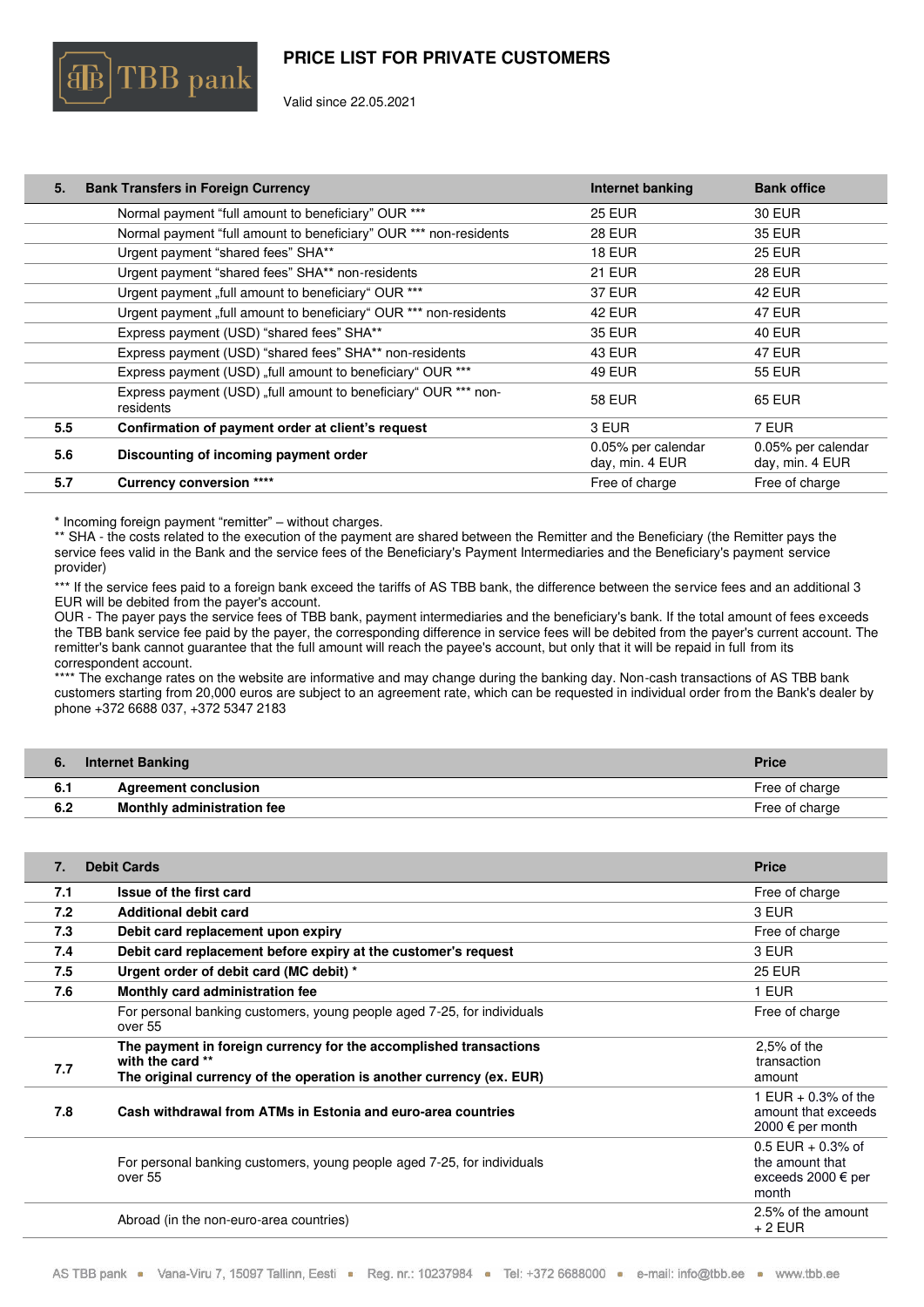

Valid since 22.05.2021

| $\overline{7}$ . | <b>Debit Cards</b>                                                 | <b>Price</b>                            |
|------------------|--------------------------------------------------------------------|-----------------------------------------|
|                  | Cash withdrawal at other bank's offices                            | 2.5% of the amount                      |
| 7.9              | Copy of card transaction receipt 1                                 |                                         |
|                  | <b>Transaction in Estonia</b>                                      | 3 EUR                                   |
|                  | Transaction abroad                                                 | 7 EUR                                   |
| 7.10             | Penalty on unjustified refund request ***                          | <b>20 EUR</b>                           |
| 7.11             | Blocking / Unblocking card                                         | Free of charge                          |
| 7.12             | Penalty on overdraft transaction                                   | 0.1% per day on the<br>amount overdrawn |
| 7.13             | <b>Change of card limit</b>                                        | Free of charge                          |
| 7.14             | Penalty for using the closed, blocked-up or expired card           | <b>40 EUR</b>                           |
| 7.15             | Information inquiry at ATM (account balance and last transactions) | 0.40 EUR / request                      |
|                  | For personal banking customers                                     | Free of charge                          |
| 7.16             | The penalty for ordered, but unclaimed debit card ****             | 4 EUR                                   |
| 7.17             | Sending card by post                                               |                                         |
|                  | Sending a card by post within Estonia                              | Free of charge                          |
|                  | Sending a card abroad by regular post <sup>1</sup>                 | 5 EUR                                   |
|                  | Sending a card abroad by DHL courier 1                             | 65 EUR $+$ actual<br>costs              |
| 7.17             | SMS notification of bank card related transactions (1 SMS price)   | 0.20 EUR                                |

\* The card can be obtained from the customer's office at Tallinna Estonia pst 5a

\*\* All claims for the transactions accomplished with the card in foreign currency received by the bank from International card corporation - Mastercard – and are converted into euros according to its stated rate of exchange.

\*\*\* When disputing a card transaction made abroad, the costs of card organizations may be added

\*\*\*\* The penalty for ordered card renouncing or non-arriving during three months from its registration.

<sup>1</sup> In accordance with the Value Added Tax Act the Value Added Tax is added to the price of services.

| 8.  | <b>Credit Cards</b>                                                                                                                                           | <b>Price</b>                          |
|-----|---------------------------------------------------------------------------------------------------------------------------------------------------------------|---------------------------------------|
| 8.1 | <b>Monthly fee</b>                                                                                                                                            |                                       |
|     | MasterCard Standard                                                                                                                                           | 2 EUR per month                       |
|     | For non-residents                                                                                                                                             | 4 EUR per month                       |
|     | For personal banking customers                                                                                                                                | 0.5 EUR per month                     |
|     | MasterCard Gold                                                                                                                                               | 10 EUR per month                      |
|     | For non-residents                                                                                                                                             | 16 EUR per month                      |
|     | For personal banking customers                                                                                                                                | 1 EUR per month                       |
| 8.2 | Monthly fee charged on additional card                                                                                                                        |                                       |
|     | MasterCard Standard                                                                                                                                           | 1 EUR per month                       |
|     | MasterCard Gold                                                                                                                                               | 5 EUR per month                       |
| 8.3 | <b>Card replacement</b>                                                                                                                                       |                                       |
|     | In Estonia                                                                                                                                                    | 7 EUR                                 |
|     | Abroad                                                                                                                                                        | According to<br>MasterCard price list |
| 8.4 | Urgent order of debit card (MC credit) *                                                                                                                      | <b>25 EUR</b>                         |
| 8.5 | The payment in foreign currency for the accomplished transactions<br>with the card **<br>The original currency of the operation is another currency (ex. EUR) | 2% of the transaction<br>amount       |
| 8.6 | <b>Cash withdrawal from ATMs</b>                                                                                                                              | 2.5% of the amount<br>$+2$ EUR        |
|     | At other bank's offices                                                                                                                                       | 2,5% of the amount                    |
| 8.7 | Copy of card transaction receipt <sup>1</sup>                                                                                                                 |                                       |
|     | <b>Transaction in Estonia</b>                                                                                                                                 | 3 EUR                                 |
|     | Transaction abroad                                                                                                                                            | 7 EUR                                 |
| 8.8 | Penalty on unjustified refund request ***                                                                                                                     | <b>20 EUR</b>                         |
| 8.9 | Blocking / Closing card at customer's request                                                                                                                 | Free of charge                        |
|     |                                                                                                                                                               |                                       |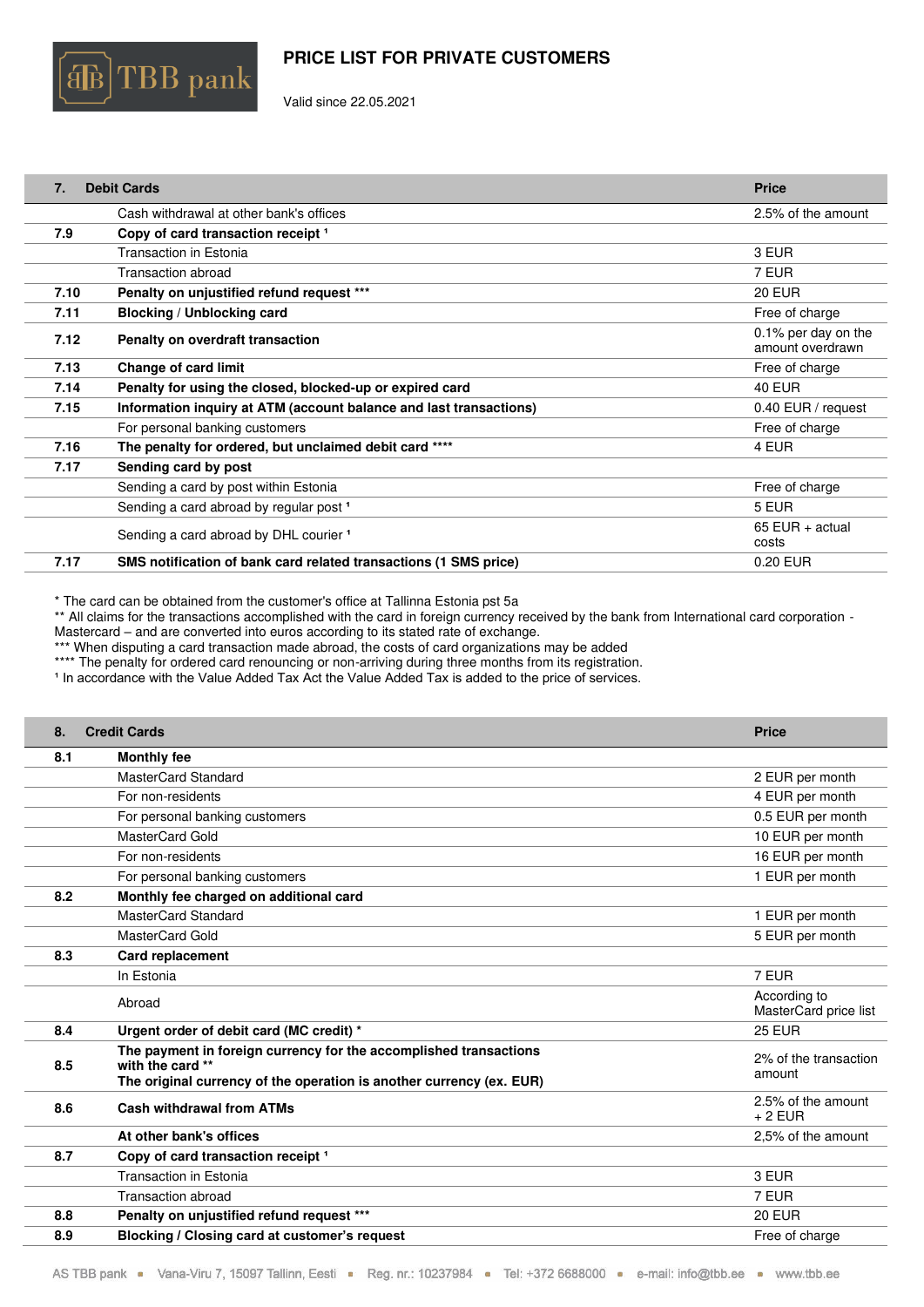

Valid since 22.05.2021

| 8.10 | Blocking card at bank's own initiative                                                              | 7 EUR                                                           |
|------|-----------------------------------------------------------------------------------------------------|-----------------------------------------------------------------|
| 8.11 | Penalty fee on the use of closed, blocked or expired card                                           | <b>65 EUR</b>                                                   |
| 8.12 | <b>Penalty on overdraft</b>                                                                         | 10% from the excess<br>amount of the<br>previous month          |
| 8.13 | Penalty on amounts due                                                                              | 0.02%                                                           |
| 8.14 | <b>Change of credit limit</b>                                                                       | 7 EUR                                                           |
| 8.15 | Interest paid on security deposit                                                                   | Equals respective<br>interest rate of a 3<br>month time deposit |
| 8.16 | The penalty for refusal of the ordered card ****                                                    | 6 EUR                                                           |
| 8.17 | Information inquiry at ATM (account balance and last transactions)                                  | 0.40 EUR                                                        |
|      | For personal banking customers                                                                      | Free of charge                                                  |
| 8.18 | Repeated written notice to the customer about the violation of the<br>terms of the credit agreement | 5 EUR                                                           |
| 8.19 | Sending card by post                                                                                |                                                                 |
|      | Sending a card by post within Estonia                                                               | Free of charge                                                  |
|      | Sending a card abroad regular post <sup>1</sup>                                                     |                                                                 |
|      | Sending a card abroad by DHL courier <sup>1</sup>                                                   | $65$ EUR + actual<br>costs                                      |
| 8.20 | SMS notification of bank card related transactions (1 SMS price)                                    | 0.20 EUR                                                        |

\* The card can be obtained from the customer's office at Tallinna Estonia pst 5a.

\*\* All claims for the transactions accomplished with the card in foreign currency received by the bank from International card corporation -Mastercard – and are converted into euros according to its stated rate of exchange.

\*\*\* When disputing a card transaction made abroad, the costs of card organizations may be added

\*\*\*\* The penalty for ordered card renouncing or non-arriving during three months from its registration.

In accordance with the Value Added Tax Act the Value Added Tax is added to the price of services.

| 9.  | <b>Loans and Leasing</b>                                        | <b>Price</b>                                                                                                                       |
|-----|-----------------------------------------------------------------|------------------------------------------------------------------------------------------------------------------------------------|
| 9.1 | Housing loan / Mortgage loan                                    |                                                                                                                                    |
|     | Drafting of loan agreement                                      | 1.0% of the loan amount or additional amount, min.<br><b>200 EUR</b>                                                               |
|     | Shortening the term of the loan agreement                       | <b>100 EUR</b>                                                                                                                     |
|     | Grace period                                                    | <b>100 EUR</b>                                                                                                                     |
|     | Amendment of payment date                                       | <b>20 EUR</b>                                                                                                                      |
|     | Amendments of loan agreement terms                              | 1.0% of the outstanding amount, min. 200 EUR                                                                                       |
|     | Premature repayment of loan                                     | Free with at least 3 months' notice. In other cases,<br>interest of up to 3 months calculated on the amount<br>to be repaid early. |
|     | Penalty for non-compliance with the terms of the loan agreement | <b>50 EUR</b>                                                                                                                      |
|     | Change of collateral during the term of the contract (notarial) | 300 EUR                                                                                                                            |
|     | Increasing the loan amount                                      | 1.0% of the additional amount, min. 200 EUR                                                                                        |
|     | Penalty on amounts due                                          | Interest rate specified in article 113 p. 1 of Law of<br><b>Obligations Act</b>                                                    |
| 9.2 | <b>Consumer loan</b>                                            |                                                                                                                                    |
|     | Drafting of loan agreement                                      | 1.5% of the loan amount or additional amount, min.<br><b>35 EUR</b>                                                                |
|     | Grace period                                                    | <b>35 EUR</b>                                                                                                                      |
|     | Premature repayment of loan                                     | Free of charge                                                                                                                     |
|     | Amendments of loan agreement terms                              | <b>35 EUR</b>                                                                                                                      |
|     | Penalty on amounts due                                          | Interest rate specified in article 113 p. 1 of Law of<br><b>Obligations Act</b>                                                    |
|     | Penalty for non-compliance with the terms of the loan agreement | <b>50 EUR</b>                                                                                                                      |
| 9.3 | Leasing                                                         |                                                                                                                                    |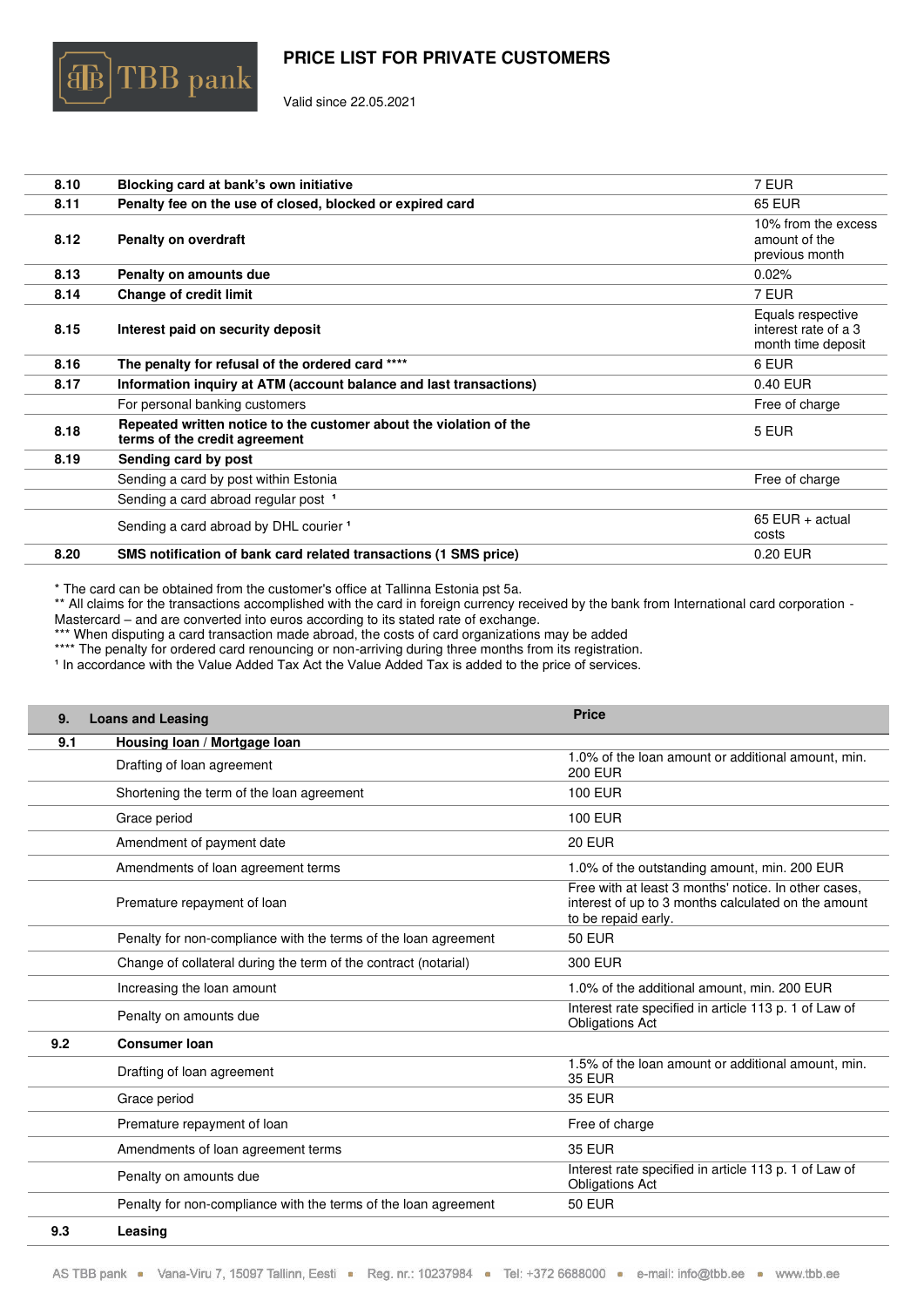

Valid since 22.05.2021

| 9.  | <b>Loans and Leasing</b>                                                                            | <b>Price</b>                                                                                                                                                                                              |
|-----|-----------------------------------------------------------------------------------------------------|-----------------------------------------------------------------------------------------------------------------------------------------------------------------------------------------------------------|
|     | Drafting of leasing agreement                                                                       | 1.0% of the leasing amount (min. 200 EUR)                                                                                                                                                                 |
|     | Amendment of agreement terms                                                                        | 1.0% of the outstanding amount, min. 100 EUR                                                                                                                                                              |
|     | Grace period                                                                                        | 1.0% of the outstanding amount                                                                                                                                                                            |
|     | Amendment of repayment schedule (except for a case when it follows<br>from the agreement)           | 1.0% of the outstanding amount                                                                                                                                                                            |
|     | Premature termination of agreement                                                                  | Non-fixed interest - the amount of 2-month interest<br>payments (does not apply in case of two-month<br>notice); fixed interest - 0.5% of the leasing balance<br>(does not apply with two months' notice) |
|     | Agreement transfer to another lessee                                                                | 1.0% of the outstanding amount (min.100 EUR)                                                                                                                                                              |
|     | Leasing project related additional expenses                                                         | According to the real expenses                                                                                                                                                                            |
|     | Penalty for non-compliance with the terms of the loan agreement                                     | <b>50 EUR</b>                                                                                                                                                                                             |
|     | Penalty on amounts due                                                                              | Interest rate specified in article 113 p. 1 of Law of<br><b>Obligations Act</b>                                                                                                                           |
| 9.4 | Overdraft                                                                                           |                                                                                                                                                                                                           |
|     | Drafting of loan agreement                                                                          | 1.5% of the loan amount or additional amount, min.<br><b>35 EUR</b>                                                                                                                                       |
|     | Premature termination of agreement                                                                  | Free of charge                                                                                                                                                                                            |
|     | Extension of loan maturity                                                                          | 1.5% of the loan amount or additional amount, min.<br><b>35 EUR</b>                                                                                                                                       |
|     | Amendments of loan agreement terms                                                                  | <b>35 EUR</b>                                                                                                                                                                                             |
|     | Penalty on amounts due                                                                              | Interest rate specified in article 113 p. 1 of Law of<br><b>Obligations Act</b>                                                                                                                           |
|     | Penalty for non-compliance with the terms of the loan agreement                                     | <b>50 EUR</b>                                                                                                                                                                                             |
| 9.5 | Other fees related to loans                                                                         |                                                                                                                                                                                                           |
|     | Repeated written notice to the customer about the violation of the terms of<br>the credit agreement | 5 EUR                                                                                                                                                                                                     |

|       | 10. Securities Transactions                                                                                    | <b>Price</b>                                 |
|-------|----------------------------------------------------------------------------------------------------------------|----------------------------------------------|
| 10.1  | Opening a securities account                                                                                   | 5 EUR                                        |
| 10.2  | Opening a pledge account                                                                                       | <b>40 EUR</b>                                |
| 10.3  | Closing a securities account                                                                                   | 5 EUR                                        |
| 10.4  | Account transfer to another account manager                                                                    | <b>15 EUR</b>                                |
| 10.5  | Securities account monthly maintenance fee for securities 1<br>In the Estonian central securities depository * |                                              |
|       | Portfolio market value up to 6 400.00 EUR                                                                      | 3 EUR                                        |
|       | Portfolio market value between 6 400.00 EUR - 64 000.00 EUR                                                    | 6 EUR                                        |
|       | Portfolio market value over 64 000.00 EUR                                                                      | 9 EUR                                        |
| 10.6  | Empty account monthly maintenance fee 1                                                                        | 2 EUR                                        |
| 10.7  | Charge for trading with Estonian securities                                                                    |                                              |
|       | Transfer against payment (DVP)                                                                                 | 5 EUR                                        |
|       | Transfer without payment (FOP)                                                                                 | 5 EUR                                        |
|       | Pledge registration                                                                                            | <b>15 EUR</b>                                |
|       | Pledge amendment                                                                                               | <b>15 EUR</b>                                |
|       | Transfer of pledged securities                                                                                 | <b>15 EUR</b>                                |
| 10.8  | Securities account report <sup>1</sup>                                                                         |                                              |
|       | Postage within Estonia                                                                                         | 2 EUR                                        |
|       | Postage abroad                                                                                                 | $4$ EUR + actual<br>costs                    |
| 10.9  | Estonian central securities depository statement of securities<br>account in bank's office 1                   | 3 EUR                                        |
| 10.10 | Cancellation of a securities transaction **                                                                    | respective service<br>$fee + all additional$ |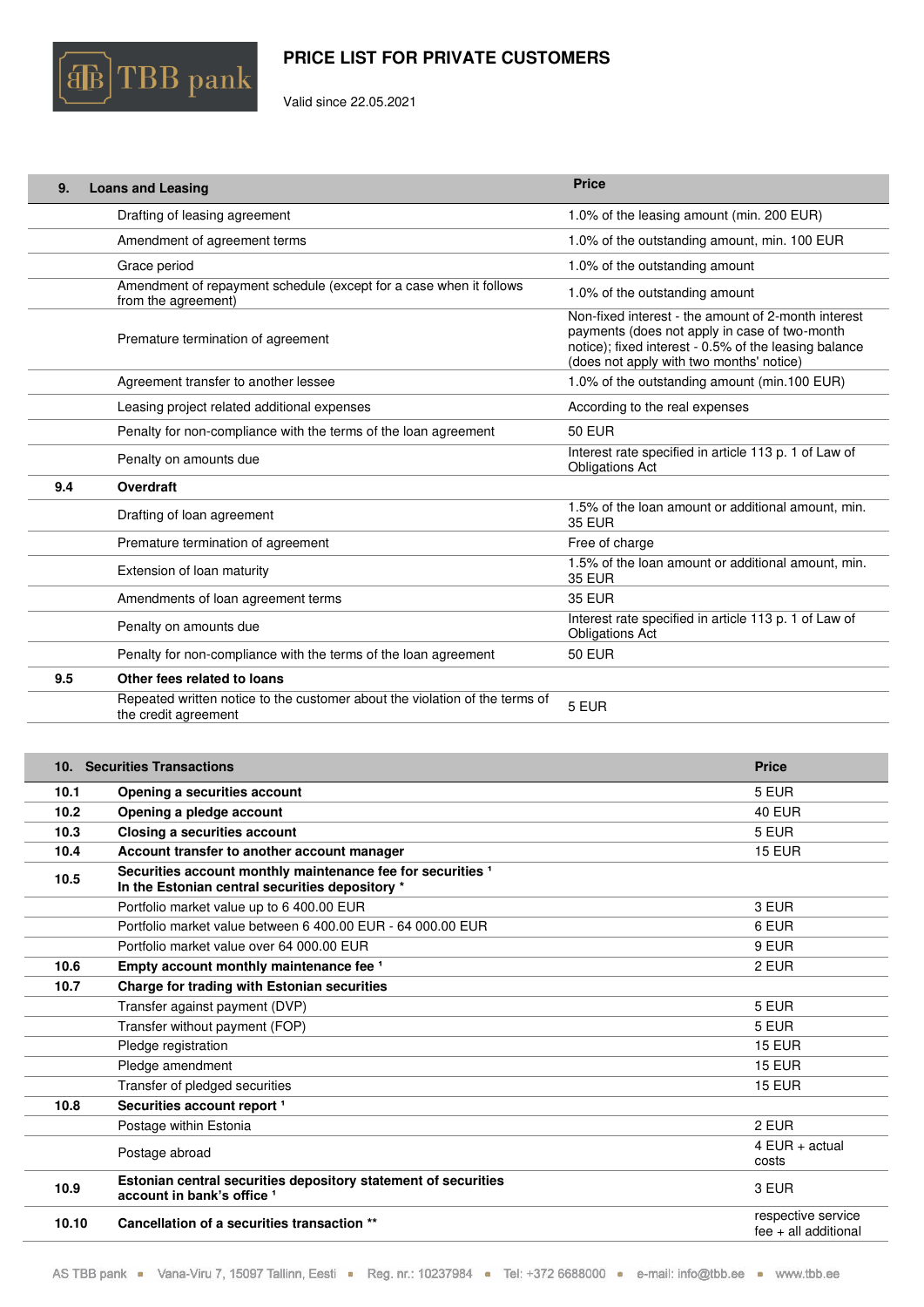

Valid since 22.05.2021

| 10. Securities Transactions | <b>Price</b>                                         |
|-----------------------------|------------------------------------------------------|
|                             | actual costs incurred<br>to Tallinn Business<br>Bank |

The monthly securities account maintenance fee is debited from a client's account

\* If securities are issued as a pledge in favor of AS TBB bank, the fee for the securities account maintenance is charged as agreed.

\*\* All actual costs, incurred by the bank due to repeal of the order, are added to the maintenance fee. In accordance with the Value Added Tax Act the Value Added Tax is added to the price of services.

|       | 11. Other Services                                                                          | <b>Price</b>                                                                                                |
|-------|---------------------------------------------------------------------------------------------|-------------------------------------------------------------------------------------------------------------|
| 11.1  | Formalization of a payment order by the banks' representative at<br>client's request        | 1 EUR                                                                                                       |
| 11.2  | Transmitting statements of account and other documents by post or<br>by fax $1$             |                                                                                                             |
|       | <b>Within Estonia</b>                                                                       | According to the<br>price list of the<br>statement + sending<br>(for other documents)<br>$5$ EUR + sending) |
|       | Abroad                                                                                      | According to the<br>price list of the<br>statement + sending<br>(for other documents)<br>$7$ EUR + sending) |
|       | By DHL                                                                                      | 65 EUR +<br>actual costs                                                                                    |
| 11.3  | <b>Copies from documents</b>                                                                | 0.5 EUR / page                                                                                              |
| 11.4  | Repeated written notice to the customer about the violation of the terms<br>of the contract | 5 EUR                                                                                                       |
| 11.5  | <b>Recall of payments</b>                                                                   |                                                                                                             |
|       | Recall of an internal outgoing payment                                                      | <b>10 EUR</b>                                                                                               |
|       | Recall of European (SEPA) payment                                                           |                                                                                                             |
|       | Payment not sent out of the bank                                                            | 4 EUR                                                                                                       |
|       | Payment has been sent out of the bank *                                                     | $45$ EUR + actual<br>costs                                                                                  |
|       | Recall of a foreign outgoing payment                                                        |                                                                                                             |
|       | Payment not sent out of the bank                                                            | <b>13 EUR</b>                                                                                               |
|       | Payment has been sent out of the bank                                                       | 26 EUR $+$ actual<br>costs                                                                                  |
| 11.6  | Payments corrections and queries                                                            |                                                                                                             |
|       | About European (SEPA) payments                                                              |                                                                                                             |
|       | Payment not sent out of the bank                                                            | 4 EUR                                                                                                       |
|       | Payment has been sent out of the bank                                                       | $45$ EUR + actual<br>costs                                                                                  |
|       | About foreign payments                                                                      | 20 EUR $+$ actual<br>costs                                                                                  |
| 11.7  | Issuing certificates, confirmations, etc. to present                                        |                                                                                                             |
|       | Within Estonia                                                                              | 5 EUR + mail cost                                                                                           |
|       | To foreign institutions                                                                     | 5 EUR + mail cost                                                                                           |
| 11.8  | <b>Account statement</b>                                                                    |                                                                                                             |
|       | Digitally signed account statement from the Internet bank **                                | Free of charge                                                                                              |
|       | Account statement from the bank branch on paper                                             | 0.60 EUR / sheet,<br>min. 2 EUR                                                                             |
|       | Account statement via e-mail                                                                | <b>10 EUR</b>                                                                                               |
| 11.9  | <b>SEPA copy</b>                                                                            | 2 EUR                                                                                                       |
| 11.10 | S.W.I.F.T copy                                                                              | <b>12 EUR</b>                                                                                               |